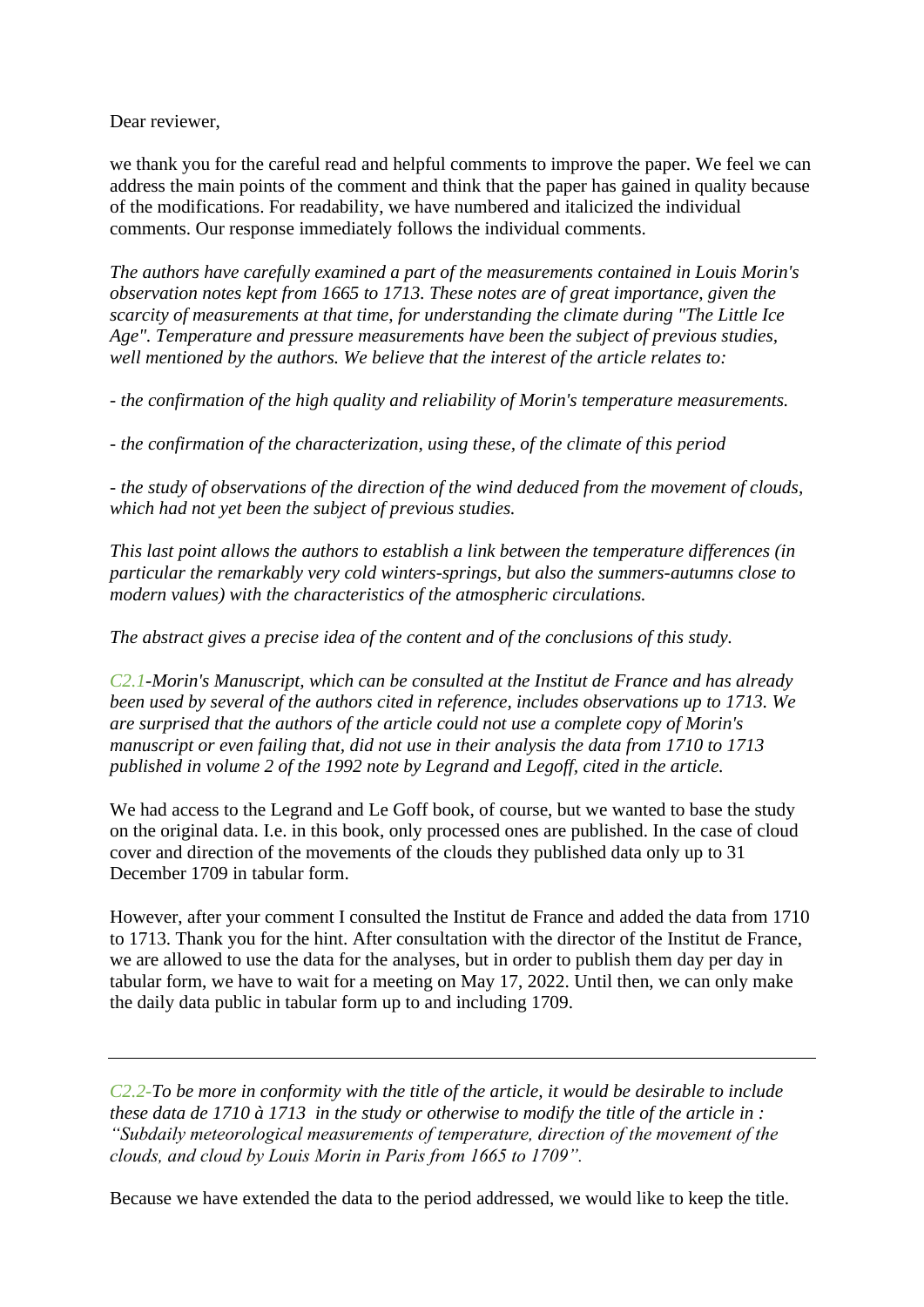*Some other points, indicated below, seem to us to be able to be improved:*

*C2.3-Line 87: it would be preferable to indicate here only the Fontenelle reference. The same passage quoted by Legrand and Le Goff is taken from the original in French*

Thank you for this comment. We will change that.

*C2.4-Line 142 to 164. The authors seem to have completely adopted the method developed by Legrand and Le Goff, 1992 to convert Morin's measurements into °C, a method explained in 10 pages. In this article, the summary which is given in 21 lines does not make it possible to understand the principle, in particular that the 2 periods indicated in line 155 are the years of observation of Morin from 1676 to 1712 and those of the Observatory of Paris from 1816 to 1852 considered to have identical average maximum and minimum temperatures. Are the values*  $\hat{a}\epsilon \leftarrow \hat{a}\epsilon \leftarrow \hat{i}\epsilon \leftarrow \hat{c}C$  *recalculated by the authors identical to those published in volume 2 of the book by Legrand and Le Goff?*

We will provide a more detailed explanation. And yes, the values are identical. (See C1.7 of the first reviewer)

*C2.5-Line 164 and 165: "Rousseau, 2009" and not "Rousseau, 2013"*

Thank you for this comment. We will change that.

*C2.6-Line 166: "grape harvest dates" and not "harvest date"*

Thank you for this comment. We will change that.

*C2.7-Line 172: "monthly" instead of "daily".*

Thank you for this comment. We will change that.

*C2.8-Line 171 and Figure 4: .*

*C2.9-The assessment of a bias in Morin's measurements from 1776 to 1780* [sic, it should be "1676 t0 1680"]*, which may possibly be taken into account for the calculation of monthly temperatures, is different according to Figure 4 of this article or Figure 1 of the article Rousseau, 2009. It seems that value for 1677 of harvest dates in Beaune used in the article (series of Labbé et al) is not in agreement with the chronology of the temperatures of Morin,*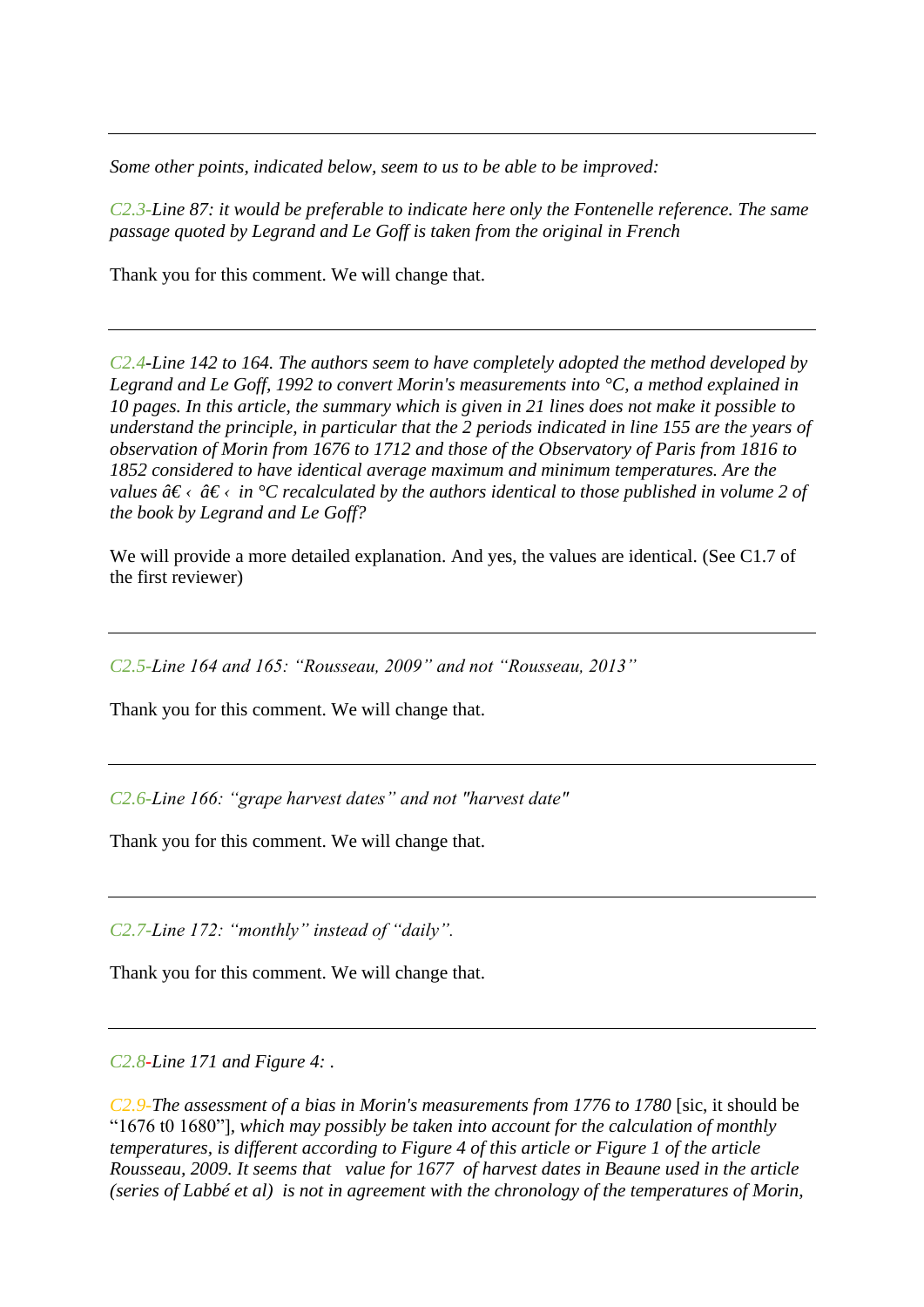## *which is in phase with the chronology of the Dijon series (series taken from Angot) used in Rousseau, 2009.*

Analogous to Fig. 1 (Rousseau, 2009), we created the same graph (See below). Note that we have excluded September for GST, but Rousseau has included it. This leads to discrepancies in the temperature mean of GST. The red dots show results for the 1681-1713 time period (Linear Fit: Long blue line) and the blue dots show results for the 1676-1680 time period (Linear Fit: Short blue line). The black line shows the linear fit over all data points. We do see higher values for the period of 1676-1680, but far not that pronounced as in Rousseau 2009. Furthermore, the slope of the black fit is well below  $1 \degree C$  / 10 days. I.e. a distinction between measurement error and climate variability seems to be difficult. As already mentioned in the article: We see the unusually high anomaly but are not sure if it can be homogenized to this extent as in Rousseau 2009. Therefore, we did not homogenize these years, but did point out the high anomalies in temperature. Probably more studies in continental Europe will be needed to differentiate in a more confident way in between inhomogeneity of the data and climate variability. So, we want to keep the raw-data for our analysis, but will discuss this possible anomaly.



*Figure 1: Comparison of grape harvest dates (GHD) with the growing season temperature (GST - Tm). The blue dots show the yearly values from 1676 to 1680. The black line represents the linear regression for all years.*

*C2.10-Line 177 to 179: Writing too technical, difficult to understand. In addition it seems that this smoothing of the data does not allow better readability, the curves somewhat masking the raw data. Wouldn't a data visualization for Figure 5, 8 and 9 similar to that used in Figure 4 be better?*

We checked the visualization as suggested and agree to this comment. Furthermore, the yearly variability can be seen more clearly. This is especially true for the temperature in the DJF season. This means that we can delete the part which is meant to be too technical.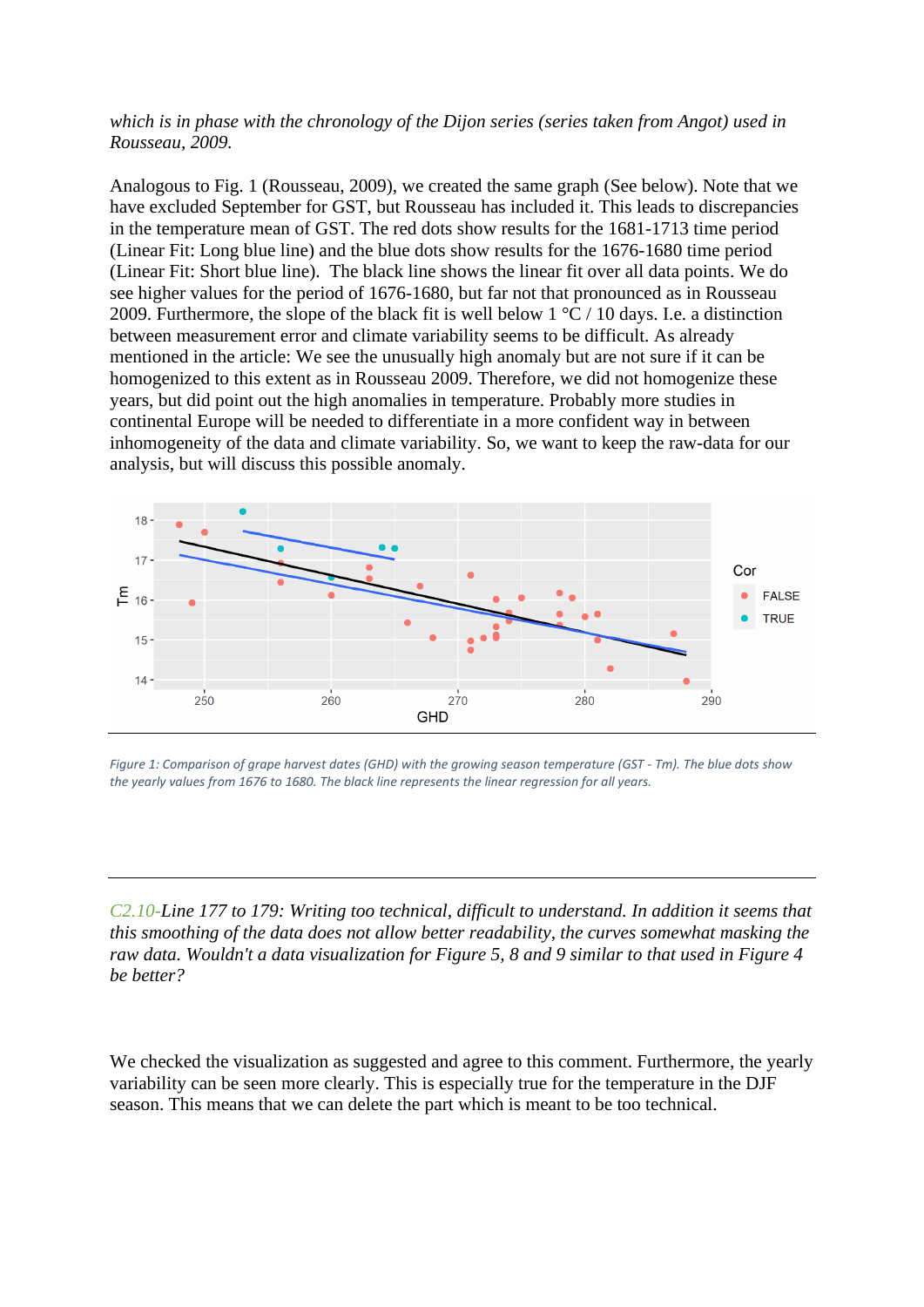



**MAM**  $100 75 \overline{\mathsf{N}}$  $\overline{\mathsf{N}}$  $E1$  $\overline{0}$  50 - $E1$  $\overline{\mathsf{SI}}$  $\overline{\mathsf{SI}}$ WI WI 25  $0 -$ 1670 1680 1690 1700 1710



*Figure 2: Directional index (DI) for all seasons*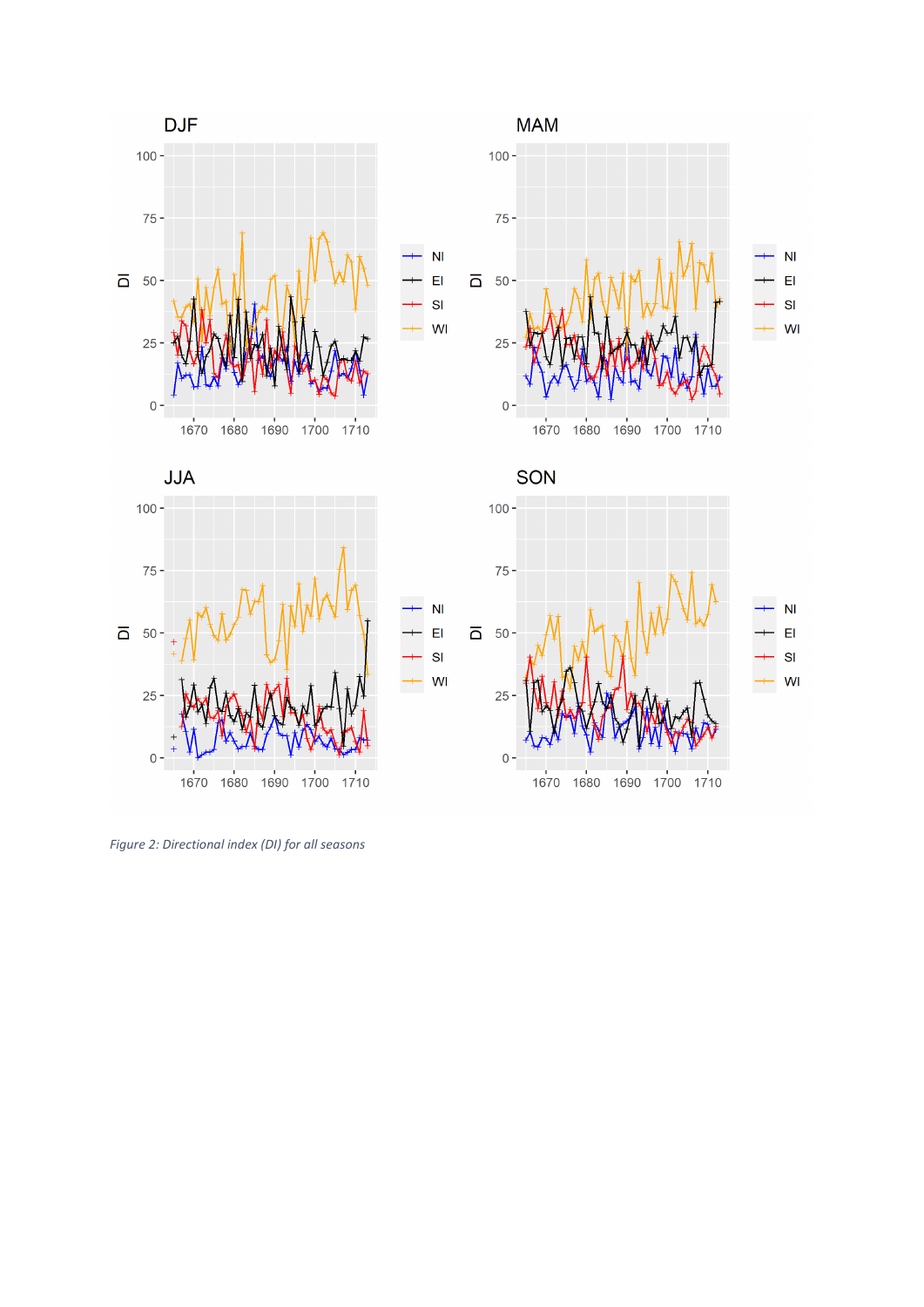







*Figure 3: Tmax, Tmin and Tmean from 1676 to 1713*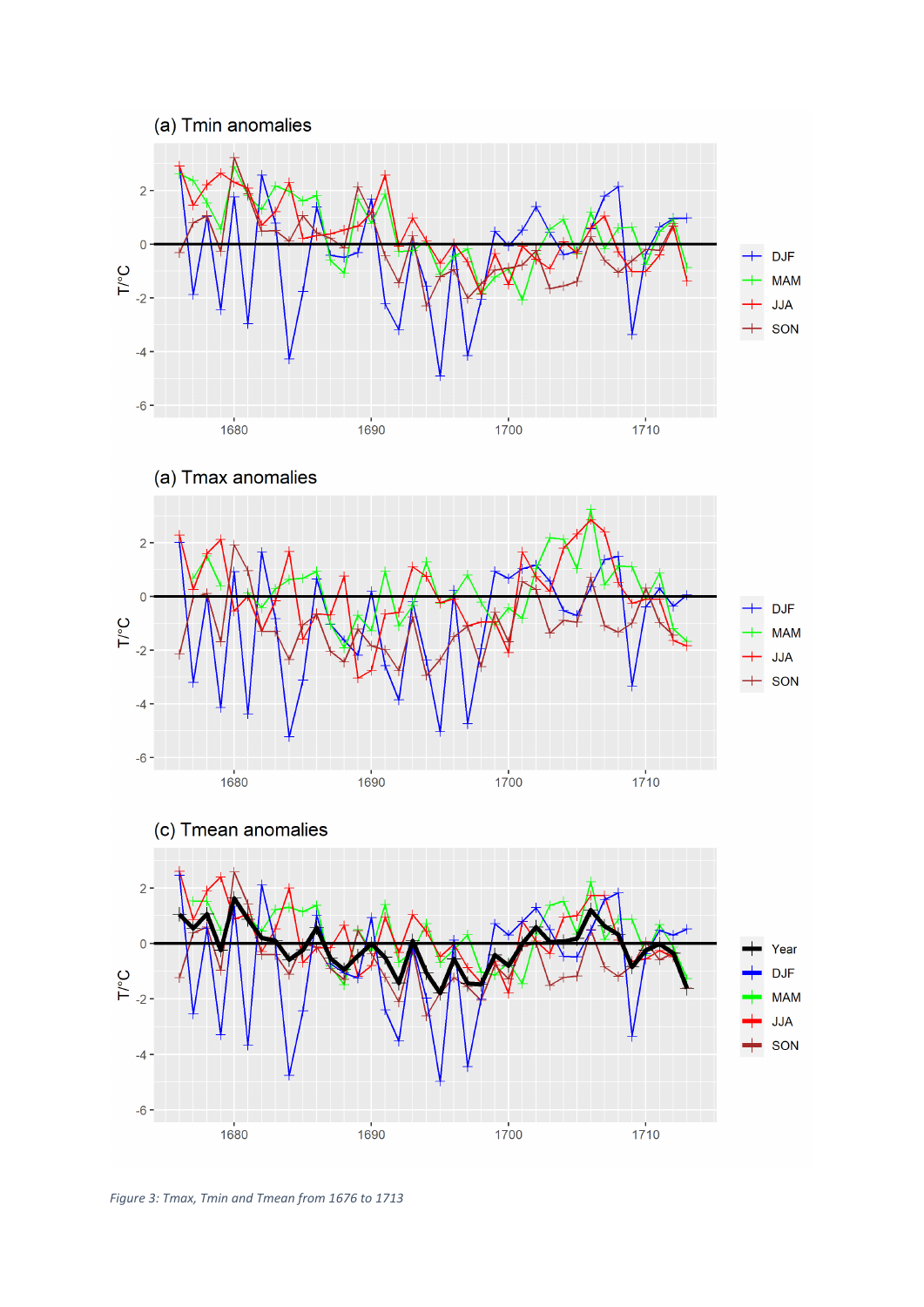## *C2.11-Line 204 and figure A1: For comparison it would be interesting to provide for the Meteoblue data from 1986 to 2015 the 2 Figures similar to those of appendix A1 concerning the Morin data.*

One must differentiate here what is comparable and what is not. Since the ERA5 data are given in full hours, we are limited in this sense and have chosen 15 o'clock for the midday temperature and 19 o'clock for the evening temperature. I.e. with this choice, one will not get precisely the maximum temperature. Thus, for methodological reasons, the absolute values are only comparable to a limited extent. However, two important analogies to Morin's temperature measurement become apparent: (1) There are also years with exceptionally high values (Although the majority is detected in the preliminary version from 1960 to 1978) and (2) the monthly distribution is quite similar to that of Morin. It shows high values in winter months and low values in autumn. A difference can be seen comparing the summer months (June and July), where the calculation of ERA5 data reveals higher values.



*Figure 4: Number of days per year when Tev > Tmi and the monthly distribution of the mean number of days when Tev > Tmi*

Furthermore, the monthly distribution of the remarkable years in terms of high values does not show clear anomalies or similar results when comparing the monthly distribution of those years. See below.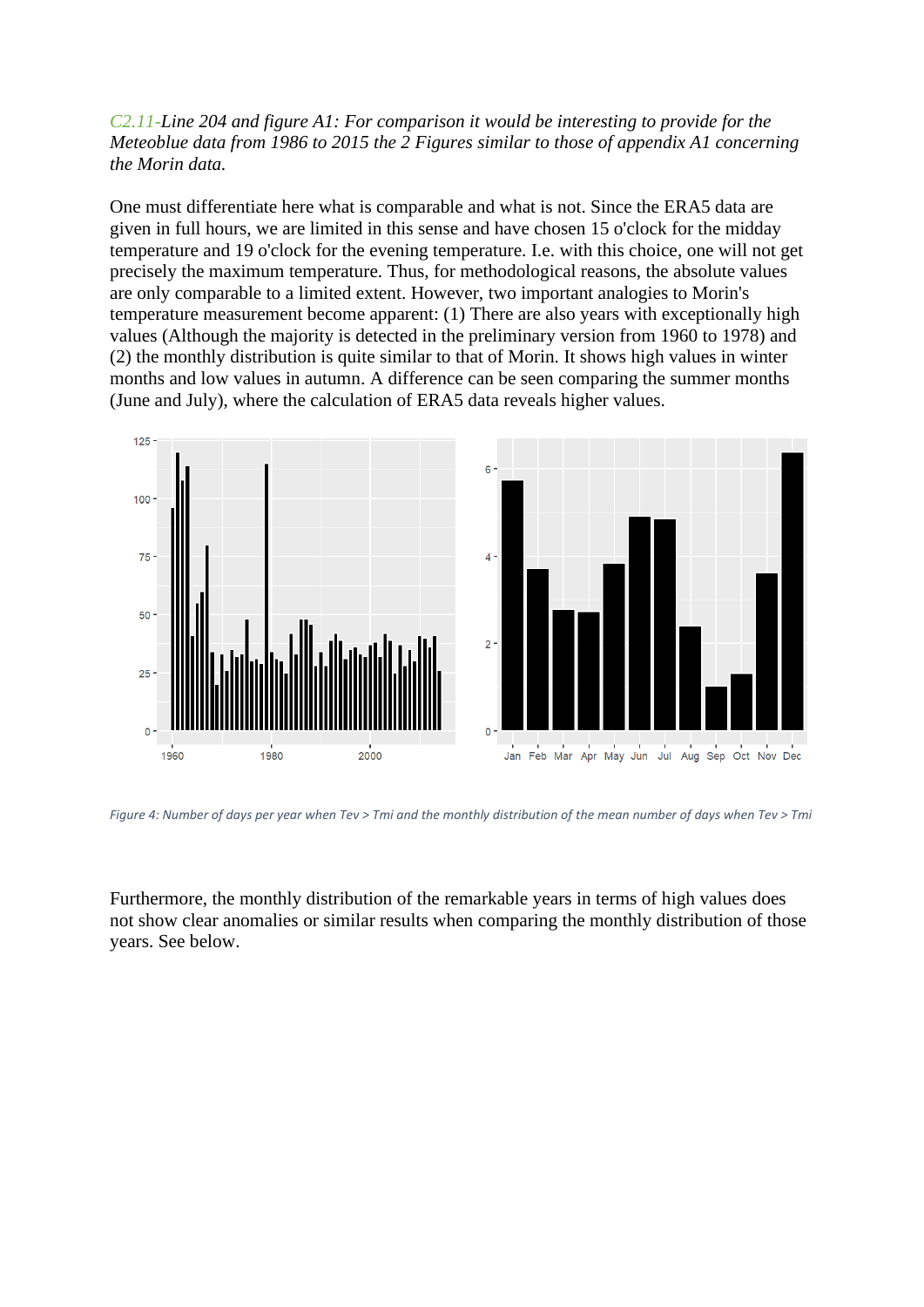

*Figure 5: Monthly distribution of years in Morin's measurements which show a high value in terms of Tev > Tmi*

We will address the differences shortly in our Paper.

*C2.12-Line 221 and figure 3: Is the same difference observed between morning, noon and evening on the Meteoblue data? Morning, noon and evening Meteoblue curves could be shown in Figure 3.*

This comment makes us reconsider this graphic. We were too focused on the mean of the Morin data giving a satisfactory result. However, looking at the results for the midday and evening measurements, one might suspect an inhomogeneity in the measurement series. Looking at the ERA5 results, one sees only small deviations in the result between the different times. Two problems in the methodology arise: (1) Rain or snow was measured by Morin by eye. I.e. if Morin noted snow, then it may have fallen in a specific time period, whereas temperature was read at fixed times. (2) The table of Morin's measurements illustrates another problem: Morin has six possible entry points for precipitation (column 12). At the respective measuring points for the temperature and in between.

Considering Morin's strict daily routine, the entry of the value which is on the line separating day for day should be noted at 2 o'clock in the morning. The next value was noted in line with the first temperature measurement. Thus, (2) can be satisfactorily explained for the morning temperature (1) is not so significant, since the temperature difference between 2 o'clock and 7 o'clock is a smaller one in the winter months. That is, point (2) for the morning has a tendency to minimally decrease the temperature of the 50% snow-rain-threshold. This fact is also reflected in the comparison with the ERA5 data.

However, for the midday and evening temperature these points are more problematic. In case of the midday temperature, it may be that it snowed at lower temperatures (e.g., at 10 a.m.) and then the temperature was measured at the daytime maximum. This also becomes visible in a comparison. For the evening temperature, an attribution is equally more problematic. Here, it seems to us that points (1) and (2) do not matter as much as that we applied Legrand and Le Goff's calibration for the evening temperature. This calibration has been elicited for the maximum temperature and thus, when applied to the evening temperature, will result in higher temperatures at the 50% snow-rain-threshold.

We will address these issues in the paper and elaborate further, as in this response.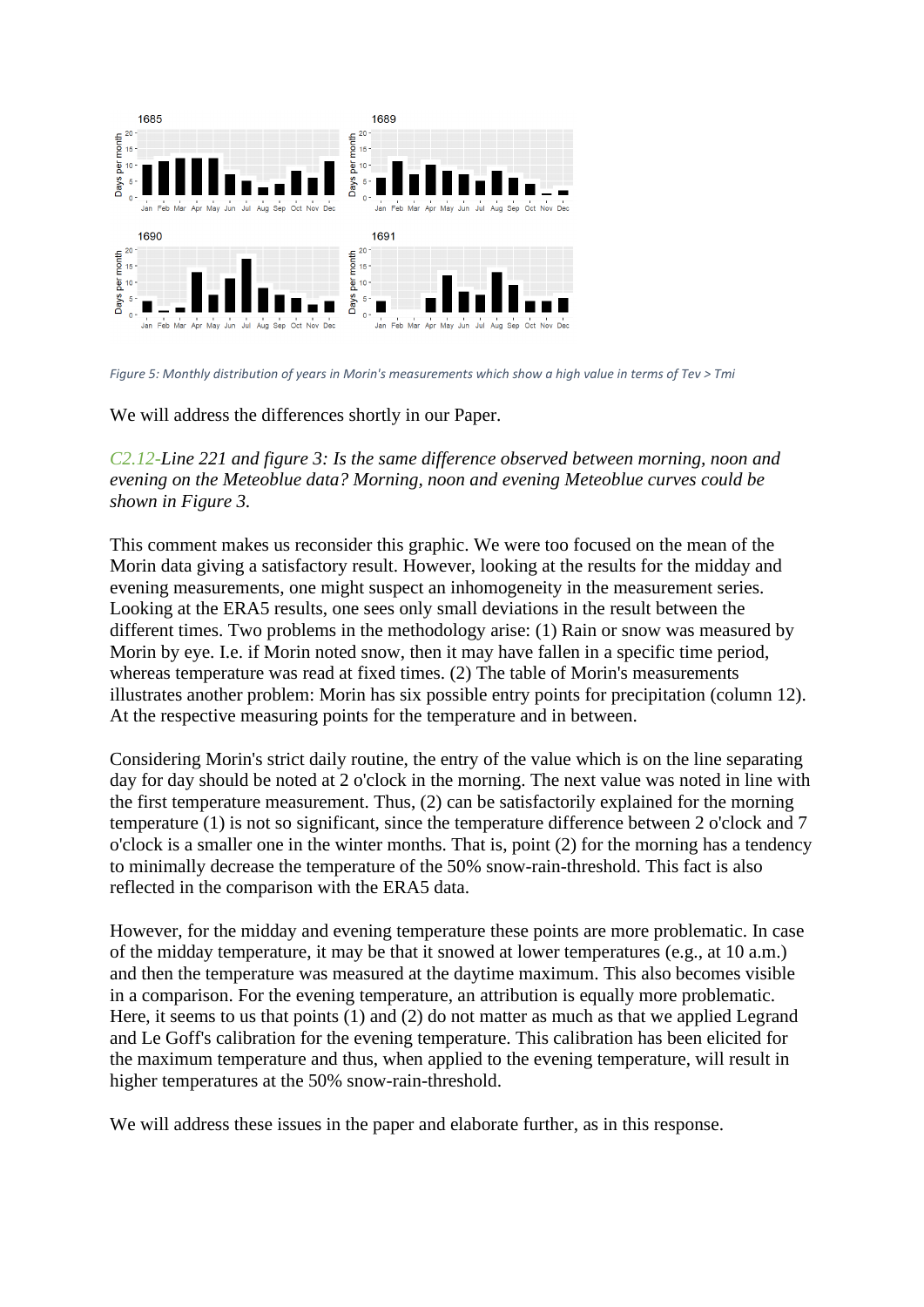

*Figure 6: Snowfall frequency of Morin and ERA5 reanalysis data (1960 to 1990)*

|        | J.0.1               | 27.10    | ,                             | ٥                          | $\overline{\mathbf{2}}$ | 2                                                         | $\mathbf{2}% =\mathbf{1}_{B}\left( \mathbf{1}_{B}\right) ^{\ast}\mathbf{1}_{B}$ |             |                       |
|--------|---------------------|----------|-------------------------------|----------------------------|-------------------------|-----------------------------------------------------------|---------------------------------------------------------------------------------|-------------|-----------------------|
|        | $c - 1 - 8$         | 27.8     | ,                             | $\mathcal{S}$              | $\overline{\mathbf{2}}$ | $\overline{\mathbf{z}}$                                   | 2.3                                                                             |             |                       |
|        | $C - 1 - 0$         | 27.6     | 1                             | Jo                         | $\mathbf{z}$            | $\mathbf{z}$                                              | $3 - 2 - 1$                                                                     | $p-2$       |                       |
|        | 0.04                | 27.6     | $1 - 2$                       | $\int d\theta$             | $\overline{\mathbf{z}}$ | $\pmb{2}$                                                 | 3.2                                                                             | $P - 3 - 2$ |                       |
|        | $0.0 - 6$           | 27.7     | $1 - 2$                       | 0.10                       | 2                       | $\overline{\mathbf{2}}$                                   | $3 - 2$                                                                         |             |                       |
|        | $C - 0 - 1$         | $27 - 8$ |                               | $_{\textit{o}}$            | 2                       | 2                                                         | $3 - 2 - 1$                                                                     | $p - 2$     |                       |
| 4.11.9 | 50.7                | 27.9     | 1.2                           | 0.50                       | $\mathbf{I}$            | 4                                                         | $\overline{\mathbf{2}}$                                                         | $p-2$       |                       |
|        | $0.0 - 9$           | 27.9     | 1.2                           | $\mathcal{L}\mathcal{L}$ o | $\overline{\mathbf{z}}$ | $\overline{\mathbf{3}}$                                   | $2 - 1 -$                                                                       |             |                       |
|        | $1 - 0 - 1$         | 27.10    | ,                             | $\mathcal O$               | $\overline{\mathbf{z}}$ | 2                                                         | $\overline{\mathbf{z}}$                                                         |             |                       |
|        | t                   | 27.16    | $1 - 2$                       | $\mathfrak{o}$             | $\boldsymbol{2}$        | $\overline{\mathbf{2}}$                                   | $\overline{\mathbf{3}}$                                                         | p.2         |                       |
|        | 0.0.8               | 279      | $1 - 2$                       | о                          | $\overline{\mathbf{2}}$ | 2                                                         | 3                                                                               | $p-2$       |                       |
|        | $C - D - 2$         | 27.9     | 1.2                           | $_{\textit{o}fo}$          | $\overline{\mathbf{2}}$ | $\mathbf{z}$                                              | $\overline{\mathbf{3}}$                                                         | $p - 2 - 2$ |                       |
|        | f.0.2               | 27.8     | ,                             | J                          | $\mathbf{z}$            | $\mathbf{z}$                                              | $\overline{\mathbf{3}}$                                                         | p.2.3.      |                       |
|        | 8.0.6               | $27 - 8$ |                               | no                         | $\pmb{2}$               | $\pmb{2}$                                                 | $\overline{\mathbf{3}}$                                                         | $p - 2 - 6$ |                       |
|        | C.0.2               | 27.8     | 1                             | ٥                          | $\overline{\mathbf{z}}$ | $\mathbf{2}% =\mathbf{1}_{B}\left( \mathbf{1}_{B}\right)$ | $3 - 2$                                                                         |             |                       |
|        | $f \cdot o \cdot 3$ | 27.8     | $1 - 2$                       | $\pmb{o}$                  | $\mathbf{z}$            | $\overline{\mathbf{2}}$                                   | $2 - e$                                                                         |             |                       |
|        | $0.0 - 5$           | 27.8     | $1 - 2$                       | $\int_{\mathcal{O}}$       | $\overline{\mathbf{z}}$ | $\overline{\mathbf{z}}$                                   | $\overline{\mathbf{3}}$                                                         |             |                       |
|        | 5.0.4               | 27.8     | 1.2                           |                            |                         |                                                           | $\boldsymbol{+}$                                                                | $p - 2 - 4$ |                       |
|        | $f - 1 - 1$         | 27.8     | $1-2$                         | ٥                          | $\mathbf{z}$            | $\mathbf{2}$                                              | 2.1                                                                             |             |                       |
|        | 0.0.6               | 27.9     | 1.2                           | ٥                          | $\overline{\mathbf{2}}$ | $\mathbf{z}$                                              | $3 - 2$                                                                         |             |                       |
|        | f.0.3               | 27.9     | 1.2                           |                            |                         |                                                           | $\cal O$                                                                        |             |                       |
|        | $f \circ g$         | 27.9     | $1 - 2$                       | $\overline{o}$             | $\overline{\mathbf{z}}$ | $\boldsymbol{z}$                                          | $\overline{\mathbf{z}}$                                                         |             | trembles?<br>de terre |
|        | $0.1 - 3$           | 127.9    | 1.2                           | $\mathcal{L}$              | $\overline{\mathbf{z}}$ | $\overline{\mathbf{z}}$                                   | $\overline{\mathbf{z}}$                                                         |             |                       |
|        | 0.4                 | 27.9     | $\mathbf{I} \cdot \mathbf{2}$ | 050                        | $\overline{\mathbf{z}}$ | $\overline{\mathbf{z}}$                                   | 2.3                                                                             |             | area                  |

#### *Figure 7: Example of Morin's notes*

*C2.13-Line 235 and figure A2B: the differences noted in the thermal amplitude illustrated in the A2b would deserve comments and undoubtedly a more in-depth study (on a finer scale than the year), which could possibly make it possible to detect more precisely ruptures of the homogeneity of the series, the extreme values*  $\hat{a} \in \langle \hat{a} \rangle$  *being more sensitive to the local environment of the observation. Figure A2b seems to indicate breaks around 1680, 1690, 1700, 1705 which do not coincide with Morin's changes of domicile. Are deviations of such great amplitude observed in Meteoblue data? Are these differences related to inter-annual variability or to changes in location or others modifications of measure conditions?*

We think that the most remarkable change in terms of DTR appeared in September 1688. Also, the following 2 years are characterized by low values of DTR with especially low values during warm months. We will consider the points raised up in this comment and will look into more detail. E-OBS-data show no year where DTR does not exceed 10 °C from 1950-2019, whereas in the years 1689, 1690 and 1691 DTR stays mostly below 10 °C. So, this may be an inhomogeneity. However, it has to be pointed out that the drop of DTR of about 5°C can be explained because it seems that a cold front appeared. We will indicate this inhomogeneity in the paper and make a proposal for homogenization in the mentioned years.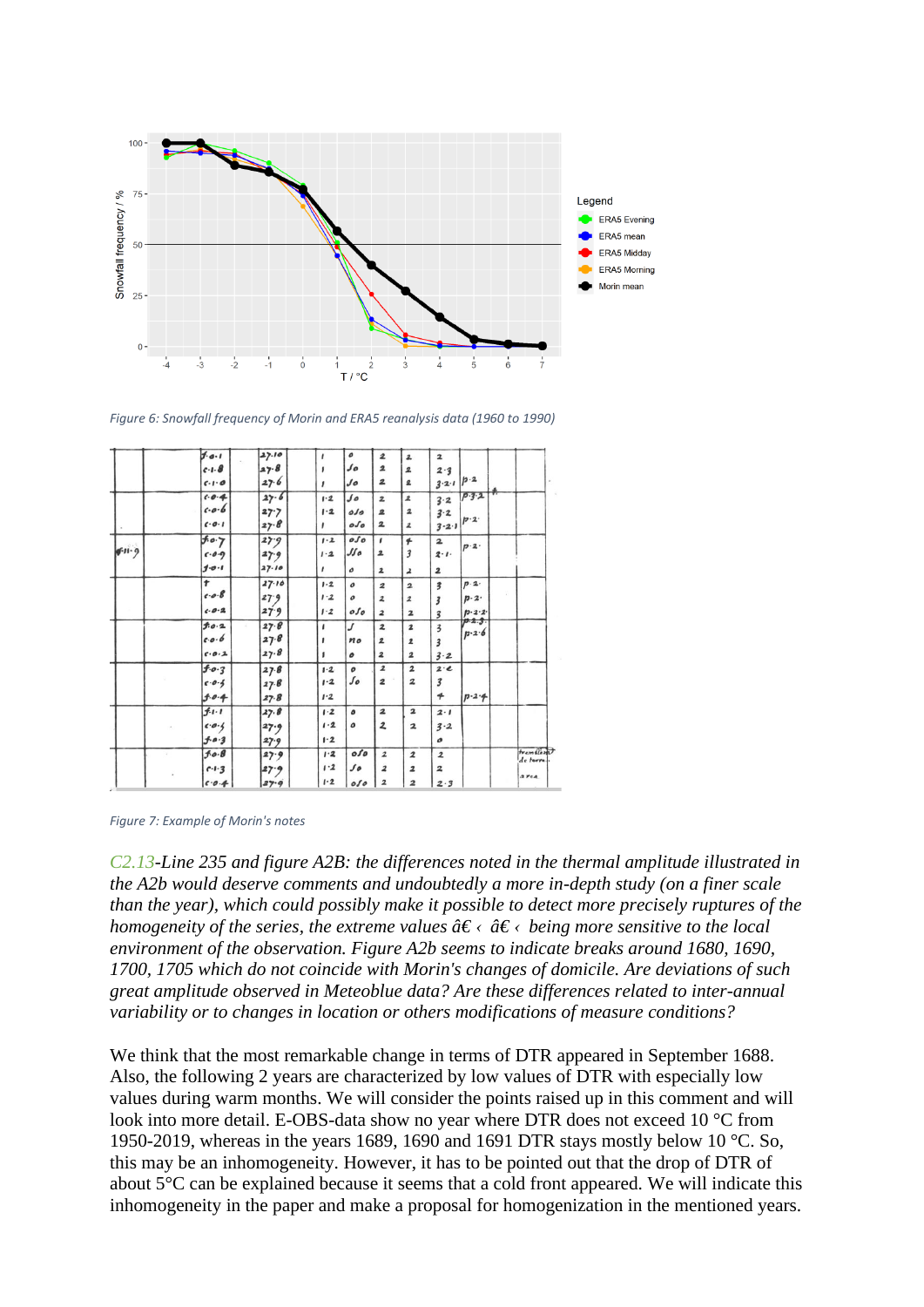This means that we want to keep the raw data for the analysis, but in a provided data file we will include a time series of the temperature measurement with the raw data as well as a time series of the temperature measurement with the included homogenizations.



*Figure 8: Diurnal temperature range (DTR) of 1688*

.

# *C2.14-Figure 4 – Legend: "Beaune" and not "Dijon"*

Thank you for this comment. We will change that.

*C2.15-Line 276 and table 2: "the extraordinary positive anomaly" observed between 1676 and 1680, which is not found in the CET temperatures, confirms the hypothesis of a break in the homogeneity of the Morin series in 1680 which could be discussed here*

We discussed the positive anomaly and point out that Rousseau (2009) did a calibration on monthly basis by using the CET temperatures. We are not sure if the calibration can or should be done over the whole year. (See comment 2.9)

*C2.16-Line 285: The same analysis of cold days for the period 1665 to 1675 seems feasible despite the lesser precision of Morin's small thermometer (distribution of measurements noted f4?) even if it means homogenizing with respect to the following period, due to a different threshold.*

Because of the following points we want to exclude this time period: (1) We have less knowledge of the measurement instrument and (2) some methods we performed to validate the temperature measurements cannot be performed for this time period (Snow-rainthreshold,...). However, we can show cumulative number of values  $\leq$  f4. Note that Morin used a different scale for 1665-1669 compared to 1670-1675. So, f4 will have different °C values in both time periods (See Rousseau, 2013)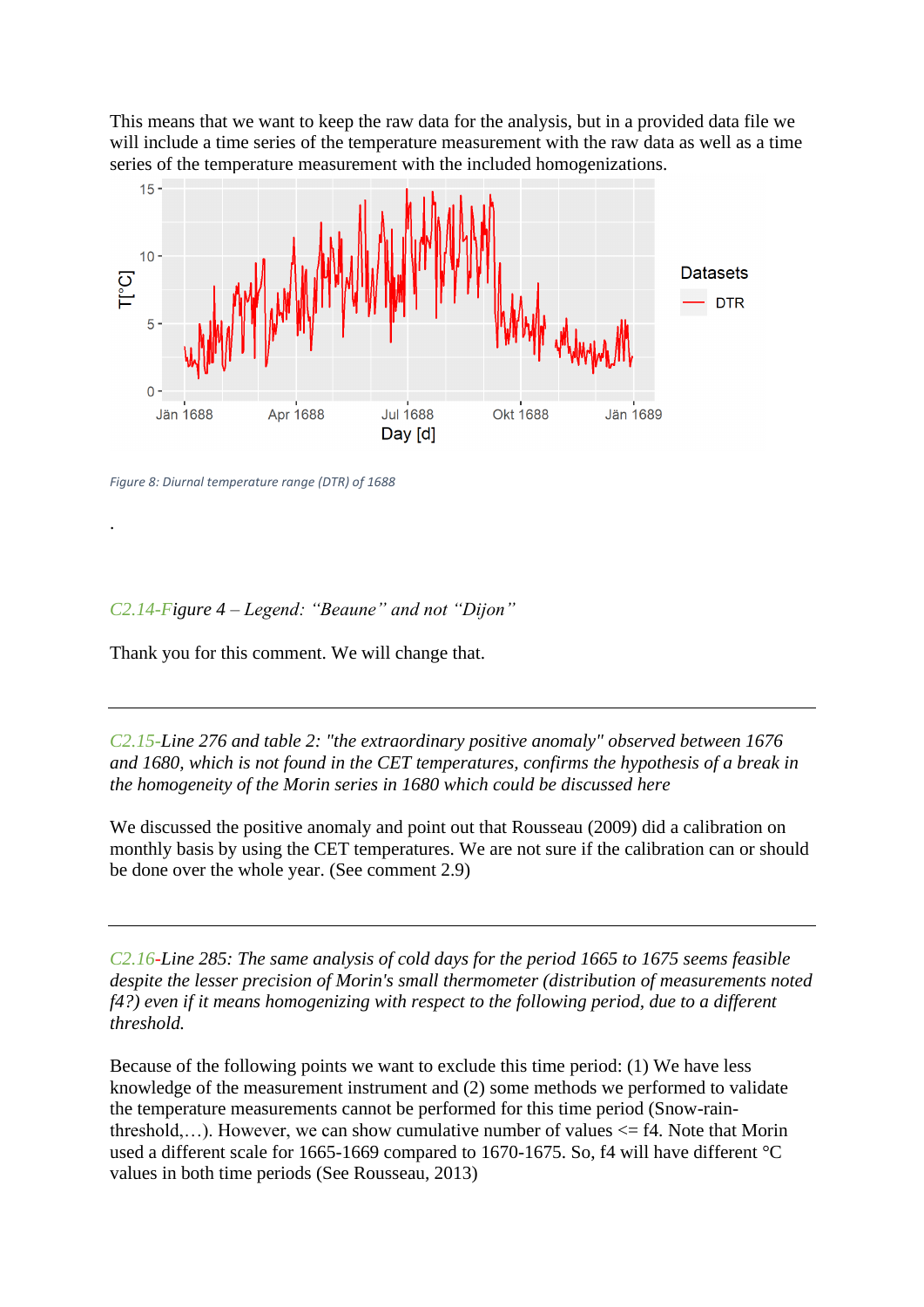

*Figure 9: Impact analysis for DJF*

*C2.17-Line 293: Same comment concerning the hot days (distribution of measurements c4?) of the period 1665-1675*

Same as in C2.16. Note here that for 7 June 1666 to 6 Sept 1666 Morin did not make measurements.



*Figure 10: Impact analysis for JJA*

*C2.18-Line 318: The growth of TCC does not take place over the entire period 1676 to 1709 and therefore the use of a growth rate of TCC from a linear regression established over the entire period is not actually justified. We note very clearly in figure 8 that the 5 curves would be rather decreasing or stationary after 1693*

Thank you for pointing this point out. We will change the graphic. Furthermore, we want to address in the continuous text that the increase may be due to an increase of his notes, because the highest value (4) increases from zero appearances in 1670 to 37 in 1690.

*C2.19-Line 393: Is the only strong deviation of westerly winds observed in the decade 1700- 1710 not due to the fact that it is the only decade including a complete phase of positive temperature deviations? The other decades present both rather warm or rather cold temperature phases of multi-decadal fluctuations. It would be interesting to examine whether a division into 4 periods, corresponding to alternately cold and warm phases of multi-decadal*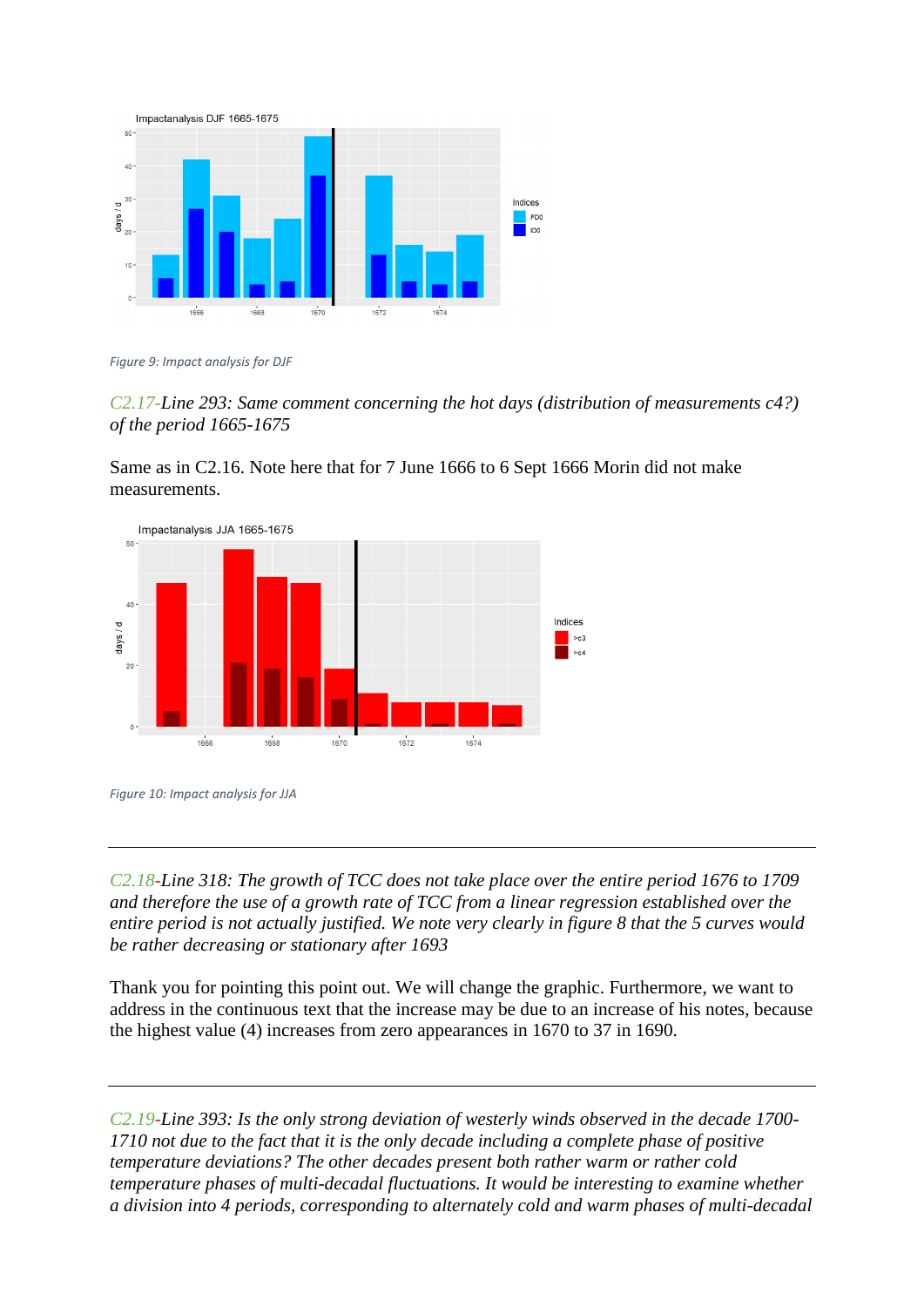## *fluctuations 1672-1675, 1676-1686, 1687-1701, 1702-1708 (cf Le Roy Ladurie et al., Fluctuations du climat, 2011) would not give clearer differences.*

For comparison, we looked at the indicated time periods in the polar plots. The strength of this illustration is that one can clearly see different distributions (Strong tendency of 1700s to WI, higher frequency of EI in DJF, etc...). However, smaller differences of individual indices are difficult to see. Thus, we will present differences of main wind directions (NI, EI, SI, WI) either in continuous text or in tabular form. However, we would like to keep the presentation of decades because we have focused on decade means in this paper. In particular, the difference in the DJF season between the 1690s and 1700s is salient, where the former has a WI=42% and the latter a WI=58%.

**Jan 1709** 



*Figure 11: DI of the seasons and annual with different time periods*

Present

S